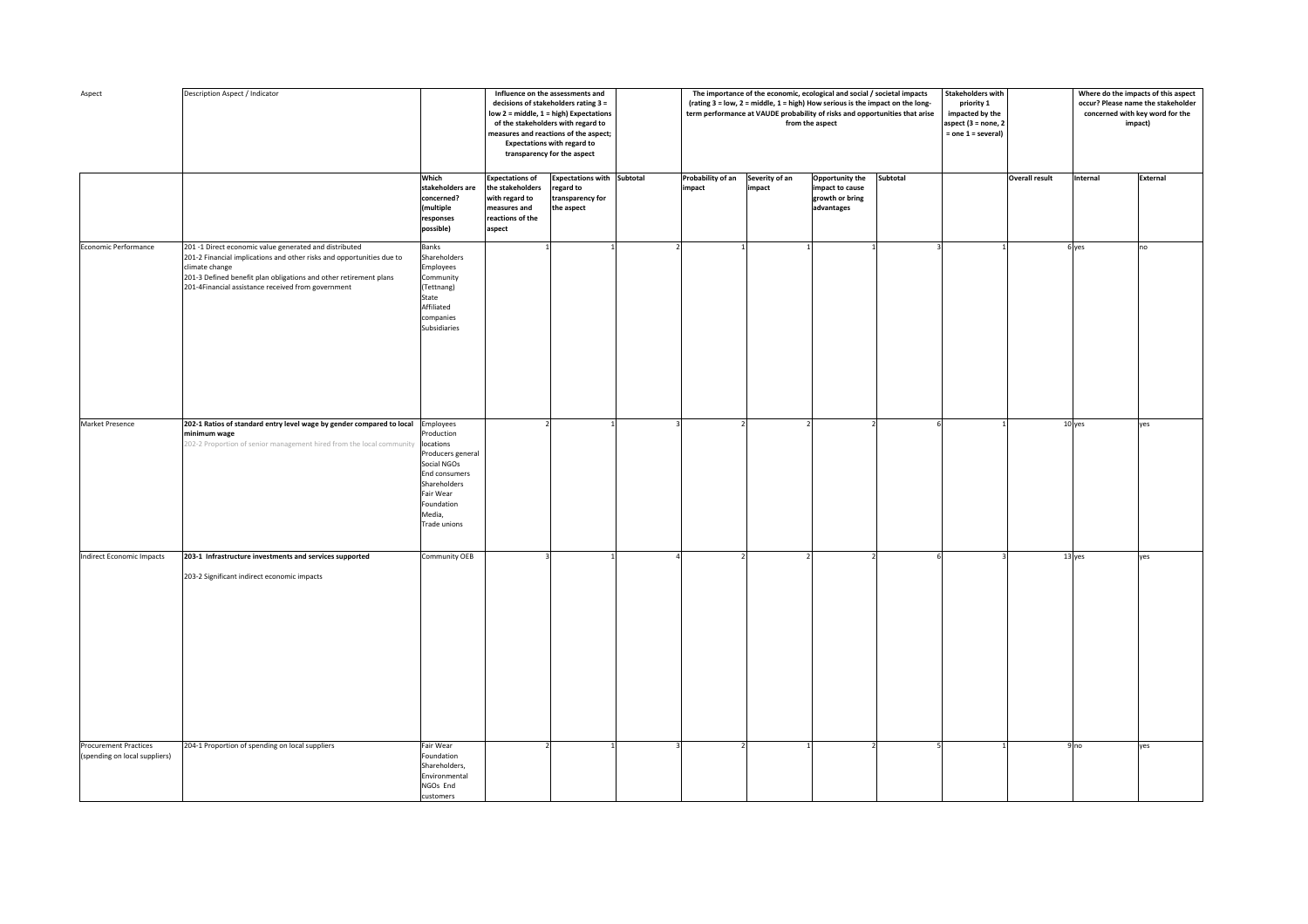| Materials    | 301-1 Materials used by weight or volume                                                                            | Employees<br>Suppliers                   |  |  |  |  | 6 yes  | yes |
|--------------|---------------------------------------------------------------------------------------------------------------------|------------------------------------------|--|--|--|--|--------|-----|
|              | 301-2 Recycled input materials used                                                                                 | Producers<br>Dealers                     |  |  |  |  |        |     |
|              | 301-3 Reclaimed products and their packaging materials                                                              | <b>End customers</b>                     |  |  |  |  |        |     |
|              |                                                                                                                     | Environmental<br><b>NGOs</b>             |  |  |  |  |        |     |
|              |                                                                                                                     | Media                                    |  |  |  |  |        |     |
|              | 302-1 Energy consumption within the organization                                                                    | <b>Employees OEB</b>                     |  |  |  |  | 6 yes  | yes |
| Energy       |                                                                                                                     | Shareholders                             |  |  |  |  |        |     |
|              | 302-2 Energy consumption outside of the organization                                                                | Subsidiaries<br><b>NGOs</b>              |  |  |  |  |        |     |
|              | 302-3 Energy intensity                                                                                              | Customers                                |  |  |  |  |        |     |
|              | 302-4 Reduction of energy consumption                                                                               | Media,<br>Applicants                     |  |  |  |  |        |     |
|              | 302-5 Reduction of energy requirements of products and services                                                     |                                          |  |  |  |  |        |     |
|              |                                                                                                                     |                                          |  |  |  |  |        |     |
|              |                                                                                                                     |                                          |  |  |  |  |        |     |
|              |                                                                                                                     |                                          |  |  |  |  |        |     |
|              |                                                                                                                     |                                          |  |  |  |  |        |     |
| Water        | 303-1 Water withdrawal by source                                                                                    | Supply chain<br>residents                |  |  |  |  | 7 yes  | yes |
|              | 303-2 Water sources signficantly affected by withdrawal of water                                                    | Employees of<br>production               |  |  |  |  |        |     |
|              | 303-3 Water recycled and reused                                                                                     | facilities                               |  |  |  |  |        |     |
|              |                                                                                                                     | Environmental<br><b>NGOs Authorities</b> |  |  |  |  |        |     |
| Biodiversity | 304-1 Operational sites owned, leased, managed in, or adjacent to,                                                  | Media<br>Environmental                   |  |  |  |  | 11 yes | yes |
|              | protected areas and areas of high biodiversity value outside protected                                              | <b>NGOs</b>                              |  |  |  |  |        |     |
|              | areas                                                                                                               | Supply chain<br>residents                |  |  |  |  |        |     |
|              | 304-2 Significant impacts of activities, products, and services on<br>biodiversity                                  | Media                                    |  |  |  |  |        |     |
|              |                                                                                                                     |                                          |  |  |  |  |        |     |
|              | 304-3 Habitats protected or restored                                                                                |                                          |  |  |  |  |        |     |
|              | 304-41 UCN Red List species and national conservation list species with<br>habitats in areas affected by operations |                                          |  |  |  |  |        |     |
|              |                                                                                                                     |                                          |  |  |  |  |        |     |
|              |                                                                                                                     |                                          |  |  |  |  |        |     |
|              |                                                                                                                     |                                          |  |  |  |  |        |     |
|              |                                                                                                                     |                                          |  |  |  |  |        |     |
|              |                                                                                                                     |                                          |  |  |  |  |        |     |
|              |                                                                                                                     |                                          |  |  |  |  |        |     |
| Emissions    | 305-1 Direct (Scope 1) GHG emissions                                                                                | All                                      |  |  |  |  | 8 yes  | yes |
|              | 305-2 Energy indirect (Scope 2) GHG emissions                                                                       |                                          |  |  |  |  |        |     |
|              | 305-3 Other indirect (Scope 3) GHG emissions                                                                        |                                          |  |  |  |  |        |     |
|              |                                                                                                                     |                                          |  |  |  |  |        |     |
|              | 305-4 GHG emissions intensity                                                                                       |                                          |  |  |  |  |        |     |
|              | 305-5 Reduction of GHG emissions                                                                                    |                                          |  |  |  |  |        |     |
|              | 305-6 Emissions of ozone-depleting substances (ODS)                                                                 |                                          |  |  |  |  |        |     |
|              | 305-7 Nitrogen oxides (NOX), sulfur oxides (SOX), and other significant air                                         |                                          |  |  |  |  |        |     |
|              | emissions                                                                                                           |                                          |  |  |  |  |        |     |
|              |                                                                                                                     |                                          |  |  |  |  |        |     |
|              |                                                                                                                     |                                          |  |  |  |  |        |     |
|              |                                                                                                                     |                                          |  |  |  |  |        |     |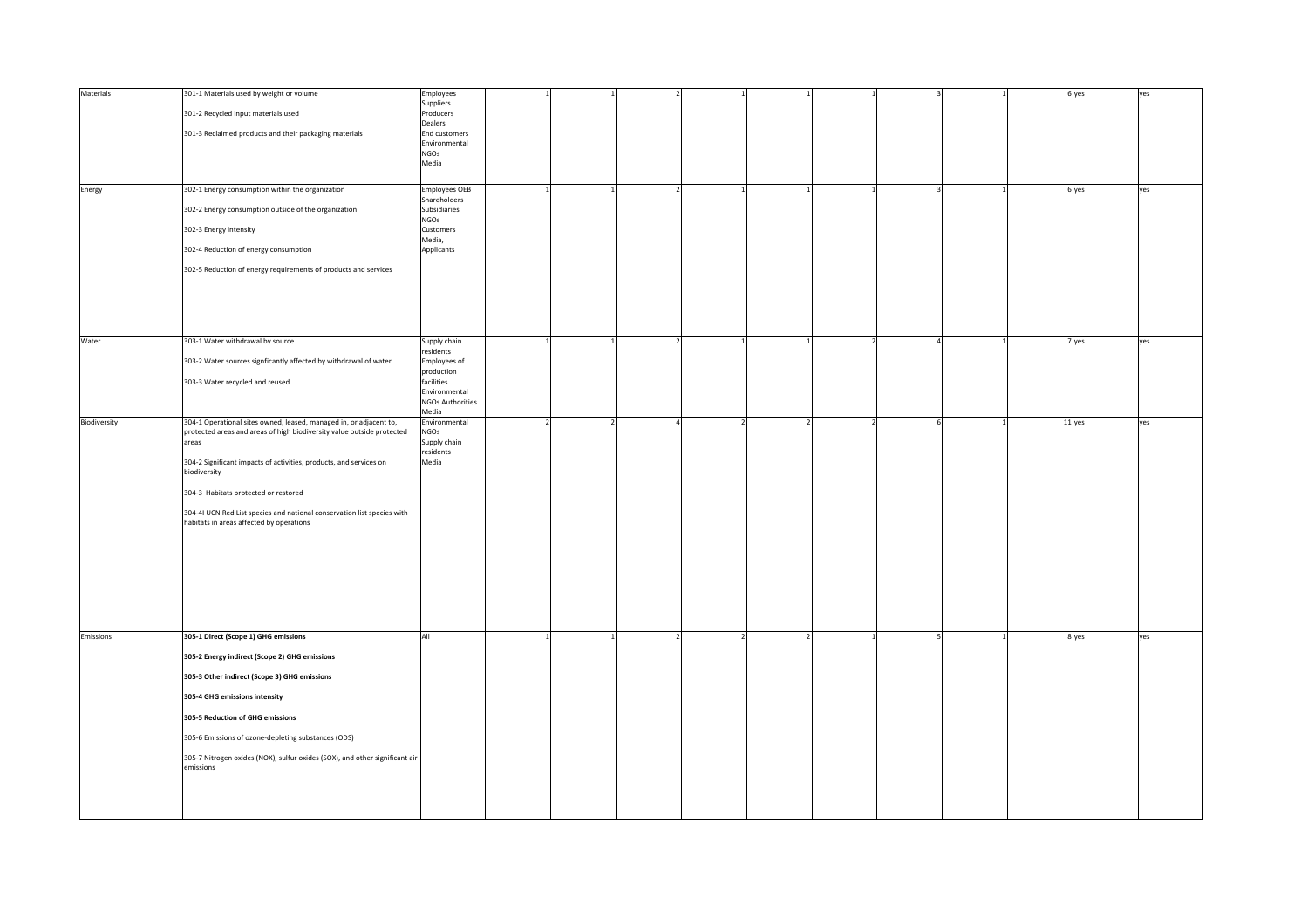| <b>Effluents and Waste</b>      | 306-1 Water discharge by quality and destination                                                                                                     | Supply chain                       |  |  |  |  |                            | 6 yes  | yes |
|---------------------------------|------------------------------------------------------------------------------------------------------------------------------------------------------|------------------------------------|--|--|--|--|----------------------------|--------|-----|
|                                 | 306-2 Waste by type and disposal method                                                                                                              | residents,<br>Employees of         |  |  |  |  |                            |        |     |
|                                 |                                                                                                                                                      | manufacturing                      |  |  |  |  |                            |        |     |
|                                 | 306-3 Significant spills                                                                                                                             | companies,                         |  |  |  |  |                            |        |     |
|                                 | 306-4 Transport of hazardous waste                                                                                                                   | Environmental<br>NGOs Authorities  |  |  |  |  |                            |        |     |
|                                 |                                                                                                                                                      | Media                              |  |  |  |  |                            |        |     |
|                                 | 306-5 Water bodies affected by water discharges and/or runoff                                                                                        |                                    |  |  |  |  |                            |        |     |
|                                 |                                                                                                                                                      |                                    |  |  |  |  |                            |        |     |
|                                 |                                                                                                                                                      |                                    |  |  |  |  |                            |        |     |
|                                 |                                                                                                                                                      |                                    |  |  |  |  |                            |        |     |
|                                 |                                                                                                                                                      |                                    |  |  |  |  |                            |        |     |
|                                 |                                                                                                                                                      |                                    |  |  |  |  |                            |        |     |
| <b>Environmental Compliance</b> | 307-1 Non-compliance with environmental laws and regulations                                                                                         | Authorities                        |  |  |  |  |                            | 9 yes  | yes |
|                                 |                                                                                                                                                      | <b>NGOs</b>                        |  |  |  |  |                            |        |     |
| Supplier Environmental          | 308-1 New suppliers that were screened using environmental criteria                                                                                  | Employees OEB,                     |  |  |  |  |                            | 7 yes  | yes |
| Assessment                      |                                                                                                                                                      | Employees supply                   |  |  |  |  |                            |        |     |
|                                 | 308-2 Negative environmental impacts in the supply chain and actions                                                                                 | chain                              |  |  |  |  |                            |        |     |
|                                 | taken                                                                                                                                                | Suppliers,                         |  |  |  |  |                            |        |     |
|                                 |                                                                                                                                                      | Producers,<br>Environmental        |  |  |  |  |                            |        |     |
|                                 |                                                                                                                                                      | NGOs Media                         |  |  |  |  |                            |        |     |
| Employment                      | 401-1 New employee hires and employee turnover                                                                                                       | Employees                          |  |  |  |  |                            | 9 yes  | no  |
|                                 |                                                                                                                                                      | Production                         |  |  |  |  |                            |        |     |
|                                 | 401-2 Benefits provided to full-time employees, but not employees with locations<br>fixed-term contracts or be granted part-time employees, by major | Producers general                  |  |  |  |  |                            |        |     |
|                                 | business sites                                                                                                                                       | <b>FWF</b>                         |  |  |  |  |                            |        |     |
|                                 |                                                                                                                                                      | Media                              |  |  |  |  |                            |        |     |
|                                 | 401-3 Parental leave                                                                                                                                 | End consumers<br>Shareholders      |  |  |  |  |                            |        |     |
|                                 |                                                                                                                                                      | Local trade unions                 |  |  |  |  |                            |        |     |
|                                 |                                                                                                                                                      | GWÖ                                |  |  |  |  |                            |        |     |
|                                 |                                                                                                                                                      |                                    |  |  |  |  |                            |        |     |
| Labor-Management Relations      | 402-1 Minimum notice periods regarding operational changes                                                                                           | Employees                          |  |  |  |  | 1 This aspect was          | no     | no  |
|                                 |                                                                                                                                                      | Production                         |  |  |  |  | excluded due to            |        |     |
|                                 |                                                                                                                                                      | locations<br>Producers general     |  |  |  |  | the aspect<br>description. |        |     |
|                                 |                                                                                                                                                      | FWF                                |  |  |  |  |                            |        |     |
|                                 |                                                                                                                                                      | Media                              |  |  |  |  |                            |        |     |
|                                 |                                                                                                                                                      | End consumers                      |  |  |  |  |                            |        |     |
|                                 |                                                                                                                                                      | Shareholders<br>Local trade unions |  |  |  |  |                            |        |     |
|                                 |                                                                                                                                                      | GWÖ                                |  |  |  |  |                            |        |     |
|                                 |                                                                                                                                                      |                                    |  |  |  |  |                            |        |     |
|                                 |                                                                                                                                                      |                                    |  |  |  |  |                            |        |     |
|                                 | Occupational Health and Safety 403-1 Workers representation in formal joint management-worker<br>health and safety committees                        | Employees<br>Production            |  |  |  |  |                            | 7 yes  | yes |
|                                 |                                                                                                                                                      | locations                          |  |  |  |  |                            |        |     |
|                                 | 403-2 Types of injury and rates of injury, occupational diseases, lost                                                                               | Producers general                  |  |  |  |  |                            |        |     |
|                                 | days, and absenteeism, and number of work-related fatalities                                                                                         | <b>FWF</b><br>Trade unions         |  |  |  |  |                            |        |     |
|                                 | 403-3 Workers with high incidence or high risk of diseases related to                                                                                | Media                              |  |  |  |  |                            |        |     |
|                                 | their occupation                                                                                                                                     | End consumers                      |  |  |  |  |                            |        |     |
|                                 |                                                                                                                                                      | Shareholders                       |  |  |  |  |                            |        |     |
|                                 | 403-4 Health and safety topics covered in formal agreements with trade<br>unions                                                                     | Local trade unions<br>GWÖ          |  |  |  |  |                            |        |     |
|                                 |                                                                                                                                                      |                                    |  |  |  |  |                            |        |     |
| <b>Training and Education</b>   | 404-1 Average hours of training per year per employee                                                                                                | Employees                          |  |  |  |  |                            | 11 yes | no  |
|                                 |                                                                                                                                                      | Candidates                         |  |  |  |  |                            |        |     |
|                                 | 404-2 Programs for upgrading employee skills and transition assistance                                                                               | GWÖ                                |  |  |  |  |                            |        |     |
|                                 | programs                                                                                                                                             |                                    |  |  |  |  |                            |        |     |
|                                 | 404-3 Percentage of employees receiving regular performance and                                                                                      |                                    |  |  |  |  |                            |        |     |
|                                 | career development reviews                                                                                                                           |                                    |  |  |  |  |                            |        |     |
|                                 |                                                                                                                                                      |                                    |  |  |  |  |                            |        |     |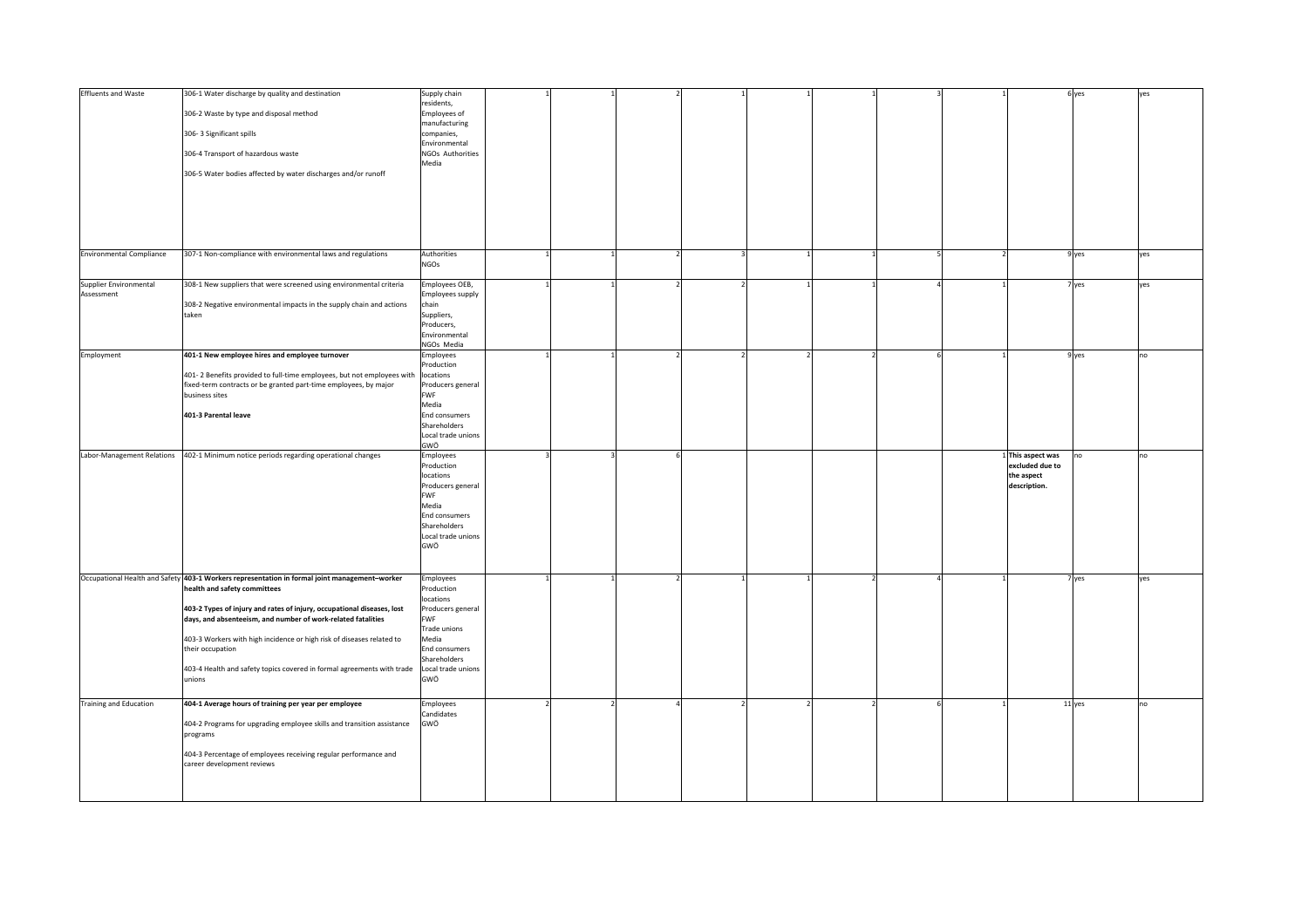| Diversity and Equal<br>Opportunity                         | 405-1 Diversity of governance bodies and employees<br>405-2 Ratio of basic salary and remuneration of women to men                                                                                    | Employees<br>Production<br>locations<br>Producers general<br><b>FWF</b><br>Media<br>End consumers<br>Shareholders<br>Local trade unions                       |              |  |  |  |              |                                                                  | 8 yes           | yes |
|------------------------------------------------------------|-------------------------------------------------------------------------------------------------------------------------------------------------------------------------------------------------------|---------------------------------------------------------------------------------------------------------------------------------------------------------------|--------------|--|--|--|--------------|------------------------------------------------------------------|-----------------|-----|
|                                                            |                                                                                                                                                                                                       | GWÖ                                                                                                                                                           |              |  |  |  |              |                                                                  |                 |     |
| <b>Supplier Social Assessment</b>                          | 414-1 New suppliers that were screened using social criteria<br>414-2 Negative social impacts in the supply chain and actions taken                                                                   | Employees<br>Production<br>locations                                                                                                                          | $\mathbf{1}$ |  |  |  | $\mathbf{1}$ |                                                                  | 6 <sub>no</sub> | yes |
|                                                            |                                                                                                                                                                                                       | Producers general<br><b>FWF</b><br>Media<br>End consumers<br>Shareholders<br>Local trade unions<br><b>NGOs</b><br>GWÖ                                         |              |  |  |  |              |                                                                  |                 |     |
| Human Rights Assessment                                    | 412-2 Employee training on human rights policies or procedures<br>412-3 Significant investment agreements and contracts that include<br>human rights clauses or that underwent human rights screening | mployees<br>Production<br>locations<br>Producers general<br>FWF Media<br>End consumers<br>Shareholders<br>Local trade unions<br>GWÖ                           |              |  |  |  |              | This aspect was<br>excluded due to<br>the aspect<br>description. |                 | 10  |
| Non-discrimination                                         | 406-1 Incidents of discrimination and corrective actions taken                                                                                                                                        | Employees<br>Production<br>locations<br>Producers general<br><b>FWF</b><br>Media<br>End consumers<br>Shareholders<br>Local trade unions<br><b>NGOs</b><br>GWÖ |              |  |  |  |              |                                                                  | 7 yes           | yes |
| Freedom of Association and<br><b>Collective Bargaining</b> | 407-1: Operations and suppliers in which workers' rights to exercise<br>freedom of assoication or collective bargaining may be at risk                                                                | Employees<br>Production<br>locations,<br>producers general<br>FWF, NGOs<br>Media<br>End consumers<br>Shareholders<br>Local trade unions<br>GWÖ                |              |  |  |  |              |                                                                  | 7 yes           | yes |
| Child Labor                                                | 408-1 Operations and suppliers at significant risk for incidents of child<br>labor                                                                                                                    | Employees<br>Production<br>locations<br>Producers in<br>general FWF Media<br>End consumers<br>Shareholders<br>Local trade unions<br><b>NGOs</b><br>GWÖ        |              |  |  |  |              |                                                                  | 7 <sub>no</sub> | yes |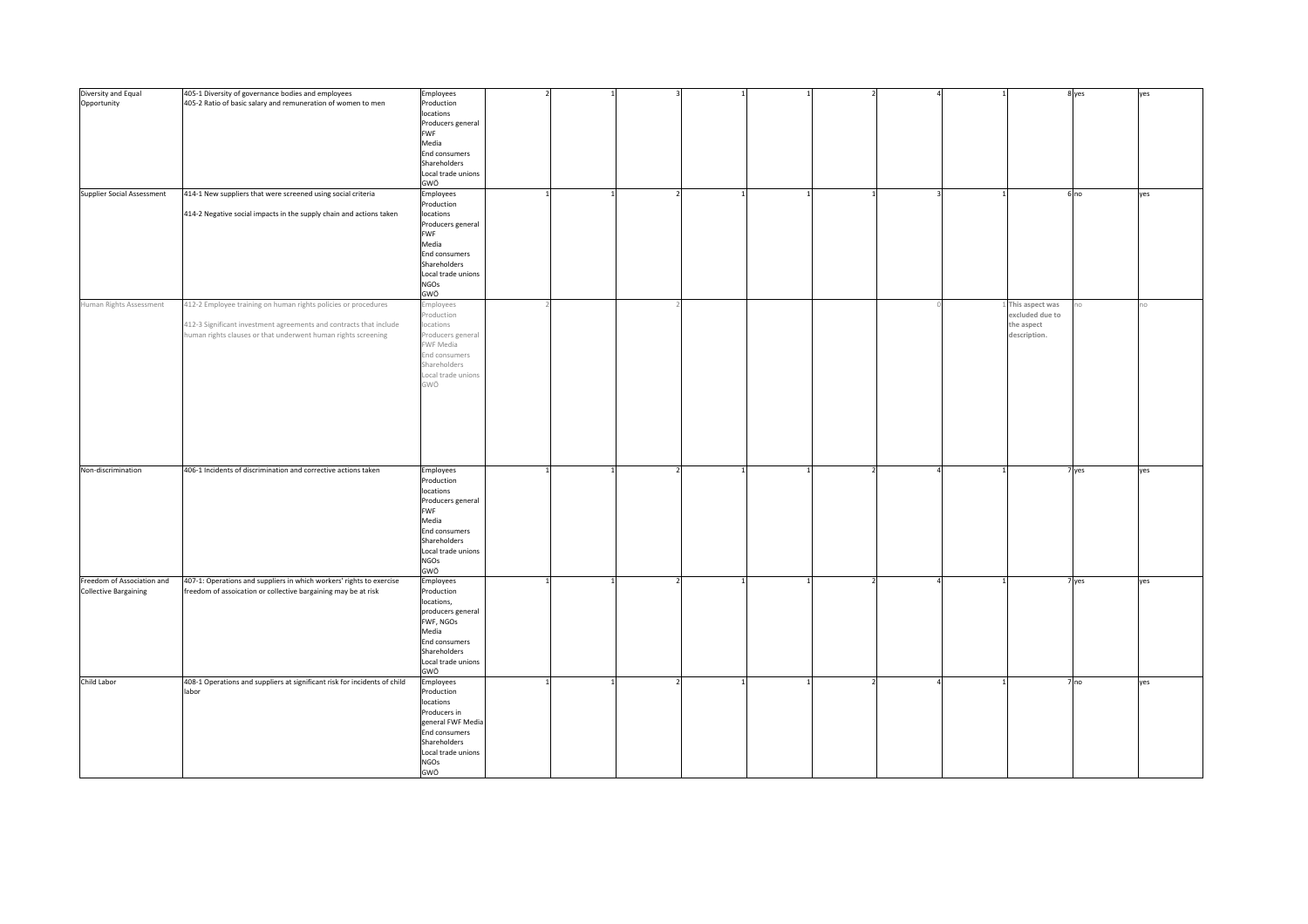| Forced or Compulsory Labor   | 409-1 Operations and suppliers at significant risk for incidents of forced<br>or compulsory labor                                                                                                           | Employees<br>Production<br>locations<br>Producers general<br>FWF, NGOs                                                                         |  |  |  |  |                                                                  | 10 <sub>no</sub>                                           | yes                                 |
|------------------------------|-------------------------------------------------------------------------------------------------------------------------------------------------------------------------------------------------------------|------------------------------------------------------------------------------------------------------------------------------------------------|--|--|--|--|------------------------------------------------------------------|------------------------------------------------------------|-------------------------------------|
|                              |                                                                                                                                                                                                             | Media<br><b>End consumers</b><br>Shareholders<br>Local trade unions<br>GWÖ                                                                     |  |  |  |  |                                                                  |                                                            |                                     |
| Security Practices           | 410-1 Security personnel trained in human rights policies or procedures                                                                                                                                     | Employees<br>Production<br>locations<br>Producers general<br><b>FWF</b><br>Media<br>End consumers<br>Shareholders<br>Local trade unions<br>GWÖ |  |  |  |  | This aspect was<br>excluded due to<br>the aspect<br>description. |                                                            | ١Ö                                  |
| Rights of Indiginous Peoples | 411-1 Incidents of violations involving rights of indigenous peoples                                                                                                                                        | Not a stakeholder<br>issue                                                                                                                     |  |  |  |  | This aspect was<br>excluded due to<br>the aspect<br>description. |                                                            | IO.                                 |
| Human Rights Assessment      | 412-1 Operations that have been subject to human rights reviews or<br>impact assessments                                                                                                                    | Employees<br>Production<br>locations<br>Producers general<br>FWF<br>Media<br>End consumers<br>Shareholders<br>Local trade unions<br>GWÖ        |  |  |  |  | This aspect was<br>excluded due to<br>the aspect<br>description. |                                                            | n.                                  |
| Local Communities            | 413-1 Operations with local community engagement, impact<br>assessments, and development programs<br>413-2 Operations with significant actual and potential negative impacts<br>on local communities        | Local community<br>GWÖ                                                                                                                         |  |  |  |  |                                                                  | 17 <sub>no</sub>                                           | yes                                 |
| Anti-corruption              | 205-1 Operations assessed for risks related to corruption<br>205-2 Communication and training about anti-corruption policies and<br>procedures<br>205-3 Confirmed incidents of corruption and actions taken | Employees<br>Production<br>locations<br>Producers general<br><b>FWF</b><br>GWÖ                                                                 |  |  |  |  |                                                                  | 16 <sub>no</sub>                                           | no.                                 |
| <b>Public Policy</b>         | 415-1 Political contributions                                                                                                                                                                               | Employees<br>Production<br>locations<br>Producers general<br><b>FWF</b>                                                                        |  |  |  |  |                                                                  | 16 <sub>no</sub>                                           | no                                  |
| Anti-Competitive Behavior    | 206-1 Legal actions for anti-competitive behavior, anti-trust, and<br>monopoly practices                                                                                                                    | Competitors<br>Authorities<br>End consumers<br>GWÖ                                                                                             |  |  |  |  |                                                                  | 15 <sub>no</sub>                                           | yes                                 |
| Socioeconomic Compliance     | 419-1 Non-compliance with laws and regulations in the social and<br>economic area                                                                                                                           | Authorities<br>End consumers,<br>Competitors, Trade<br>GWÖ                                                                                     |  |  |  |  |                                                                  | 9 yes                                                      | yes                                 |
| Customer Health and Safety   | 416-1 Assessment of the health and safety impacts of product and<br>service categories<br>416-2 Incidents of non-compliance concerning the health and safety<br>impacts of products and services            | End customers,<br>NGOs, Authorities<br>Dealers, Employees<br>GWÖ                                                                               |  |  |  |  |                                                                  | 6 Employees in Asia<br>and Germany,<br>Management<br>Board | End customers,<br>NGOs, Authorities |